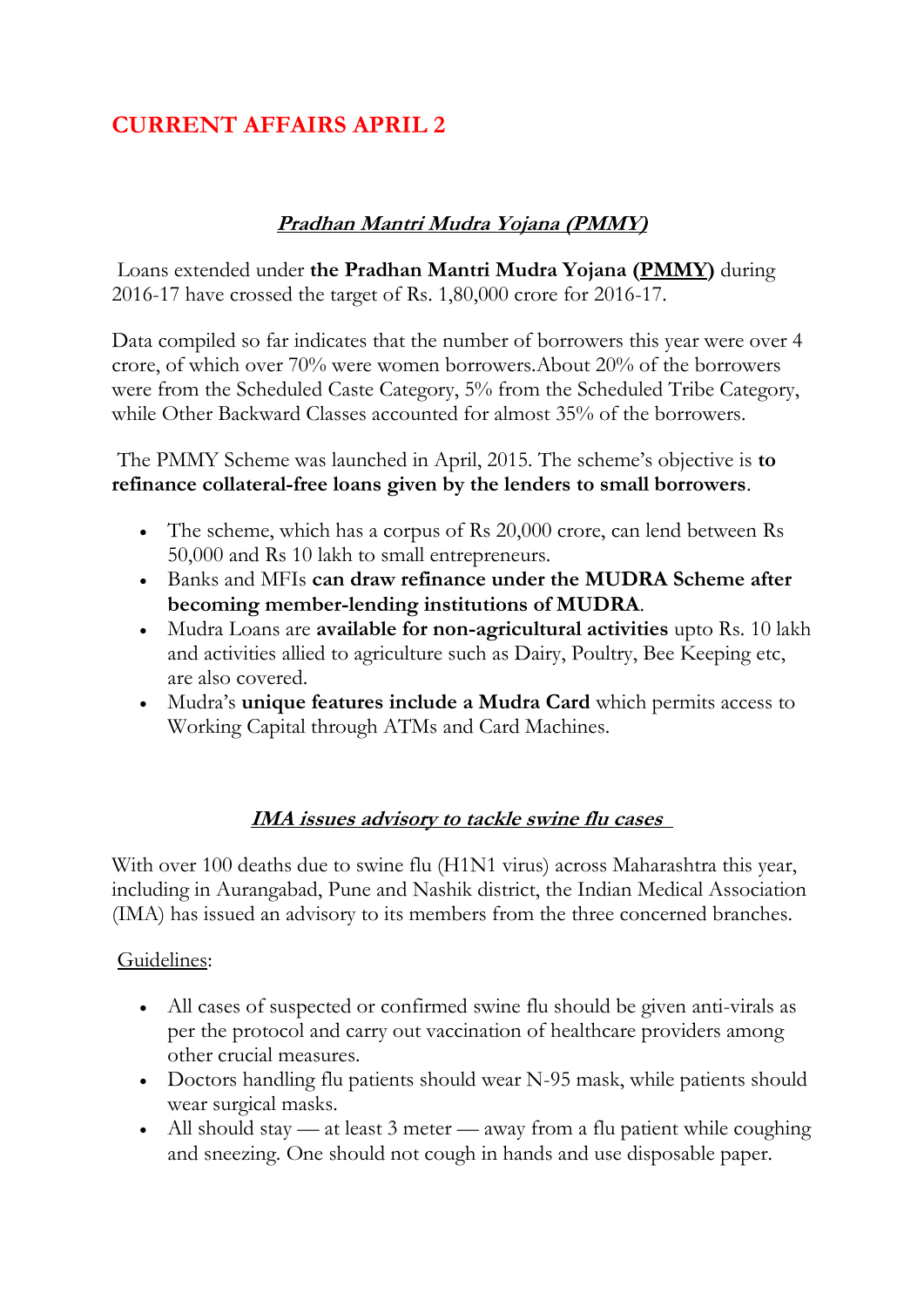As per the advisory, all high risk patients, heart and diabetes patients should take flu vaccination, whereas people traveling to Pune, Nasik and Aurangabad should consult their doctors regarding precautions and treatment advice.

Swine Influenza (swine flu) is a respiratory disease of pigs caused by **type A influenza viruses that causes regular outbreaks in pigs**. **H1N1 is a flu virus**. When it was first detected in 2009, it was called "swine flu" because the virus was similar to those found in pigs.

Transmission from Pigs to Humans: The H1N1 virus is currently a seasonal flu virus found in humans. Although it also circulates in pigs, one cannot get it by eating properly handled and cooked pork or pork products.

Swine flu is contagious, and it spreads in the same way as the seasonal flu.When people who have it cough or sneeze, they spray tiny drops of the virus into the air. If a person comes in contact with these drops or touch a surface that an infected person has recently touched, the person can catch H1N1 swine flu.Pregnant women who contract the H1N1 infection are at a greater risk of developing complications because of hormonal changes, physical changes and changes to their immune system to accommodate the growing foetus.

#### **Operation Meghdoot:**

Operation Meghdoot the code-name for an Indian Armed Forces operation, was launched 33 years ago on April 13<sup>th</sup>.It was launched in 1984, when Pakistan started permitting mountaineering expeditions into Siachen Glacier because of which India had to keep a close watch on Siachen. The operation was launched to capture the Siachen Glacier in the Jammu and Kashmir. The military action resulted in gaining control over the world's highest battlefield.Siachen Glacier is 76.4 km long and covers about 10,000 sq km uninhabited terrain. It lies in the Karakoram Range in the North West India.

#### **Global interest in PSLV soars**

The Indian PSLV [\(Polar Satellite Launch Vehicle\)](http://www.isro.gov.in/launchers/pslv) space vehicle has received more than double its normal share of inquiries from prospective customers ever since it launched a record 104 satellites in a single flight in February. ISRO is also ramping up availability of the PSLVs.The PSLV, with **a near impeccable 37 successes in 39 flights** is a clear leader in the category of rockets that lift small satellites to low Earth orbits or LEOs.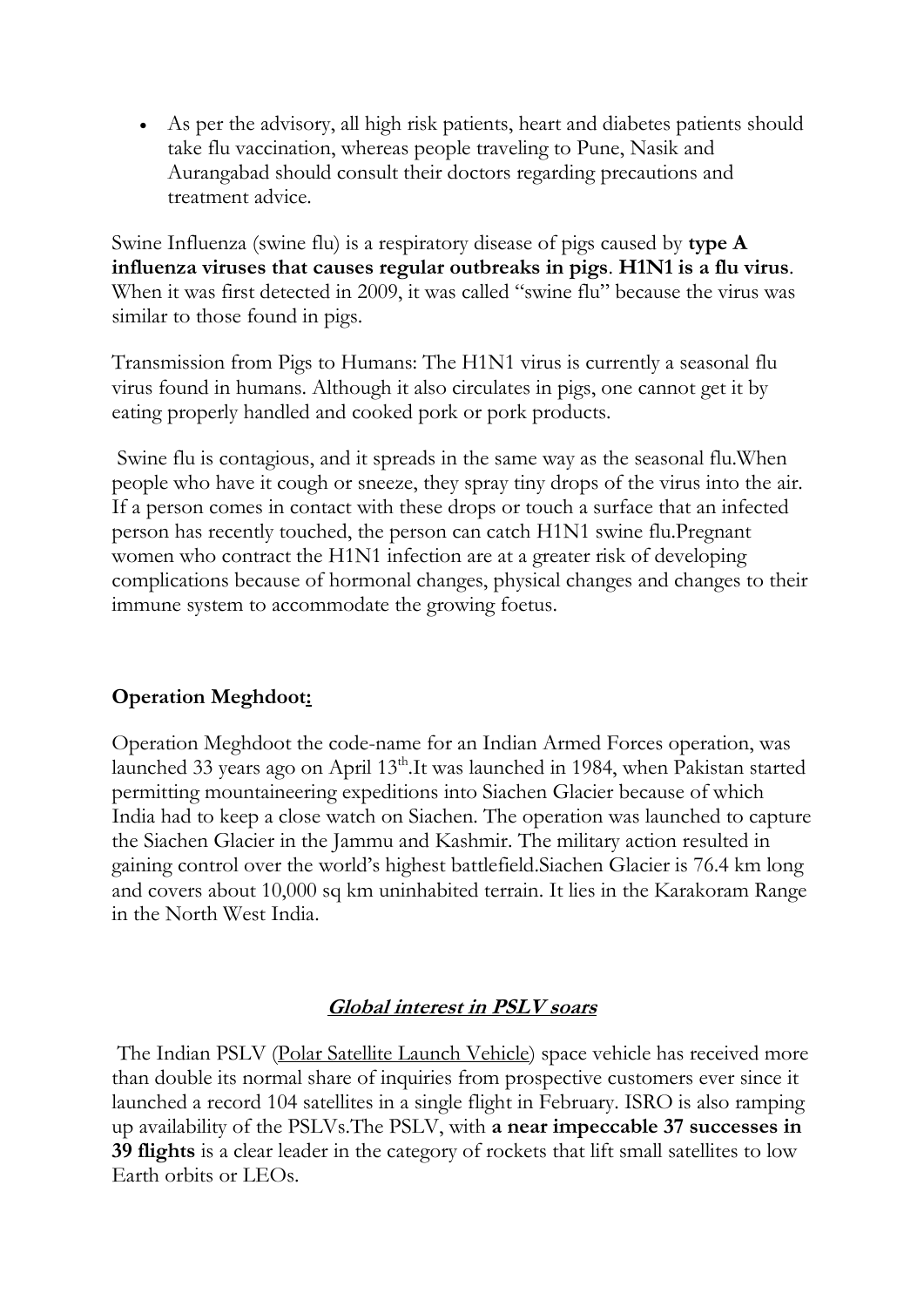The Polar Satellite Launch Vehicle is an expendable launch system developed and operated by the Indian Space Research Organisation (ISRO). It was developed to allow India to launch its Indian Remote Sensing (IRS) satellites into Sunsynchronous orbits, a service that was, until the advent of the PSLV, commercially available only from Russia. PSLV **can also launch small size satellites into geostationary transfer orbit (GTO)**.

The PSLV **has four stages using solid and liquid propulsion systems alternately**. The first stage, one of the largest solid rocket motors in the world, carries 138 tonnes of hydroxyl-terminated polybutadiene urethane-bound (HTPB) propellant.

ISRO has envisaged a number of variants of PSLV to cater to different mission requirements. There are **currently three operational versions of the PSLV** the standard (PSLV), the core-alone (PSLV-CA) without the six strap-on booster motors, and the (PSLV-XL) version, which carries more solid fuel in its strap-on motors than the standard version.

- In 2015 India successfully launched 17 foreign satellites belonging to Canada, Indonesia, Singapore, the United Kingdom and the United States. Some notable payloads launched by PSLV include India's first **lunar probe Chandrayaan-1**, India's first interplanetary mission, **Mangalyaan** (Mars orbiter) and India's first space observatory, **Astrosat**.
- On 15 February 2017, India successfully launched a payload of 104 foreign satellites in polar orbit around the Earth using PSLV tripling the previous record held by Russia for most number of satellites sent to space in a single launch.

# **Indian Institute of Petroleum and Energy (IIPE) at Visakhapatnam in Andhra Pradesh:**

The Union Cabinet has given its approval for setting up of Indian Institute of Petroleum and Energy (IIPE) at Visakhapatnam in Andhra Pradesh as "an Institute of National Importance" through an Act of Parliament.The Institute will have the governance structure as well as legal mandate to grant degrees in a manner similar to that enjoyed by IITs. A separate Act will also impart the required status to the Institute to become a "Centre of Excellence" in petroleum and energy studies.

The Cabinet has also approved Rs 655.46 crore as capital expenditure to set up IIPE and contribution of Rs 200 crore towards its Endowment Fund.The objective is to meet the quantitative and qualitative gap in the supply of skilled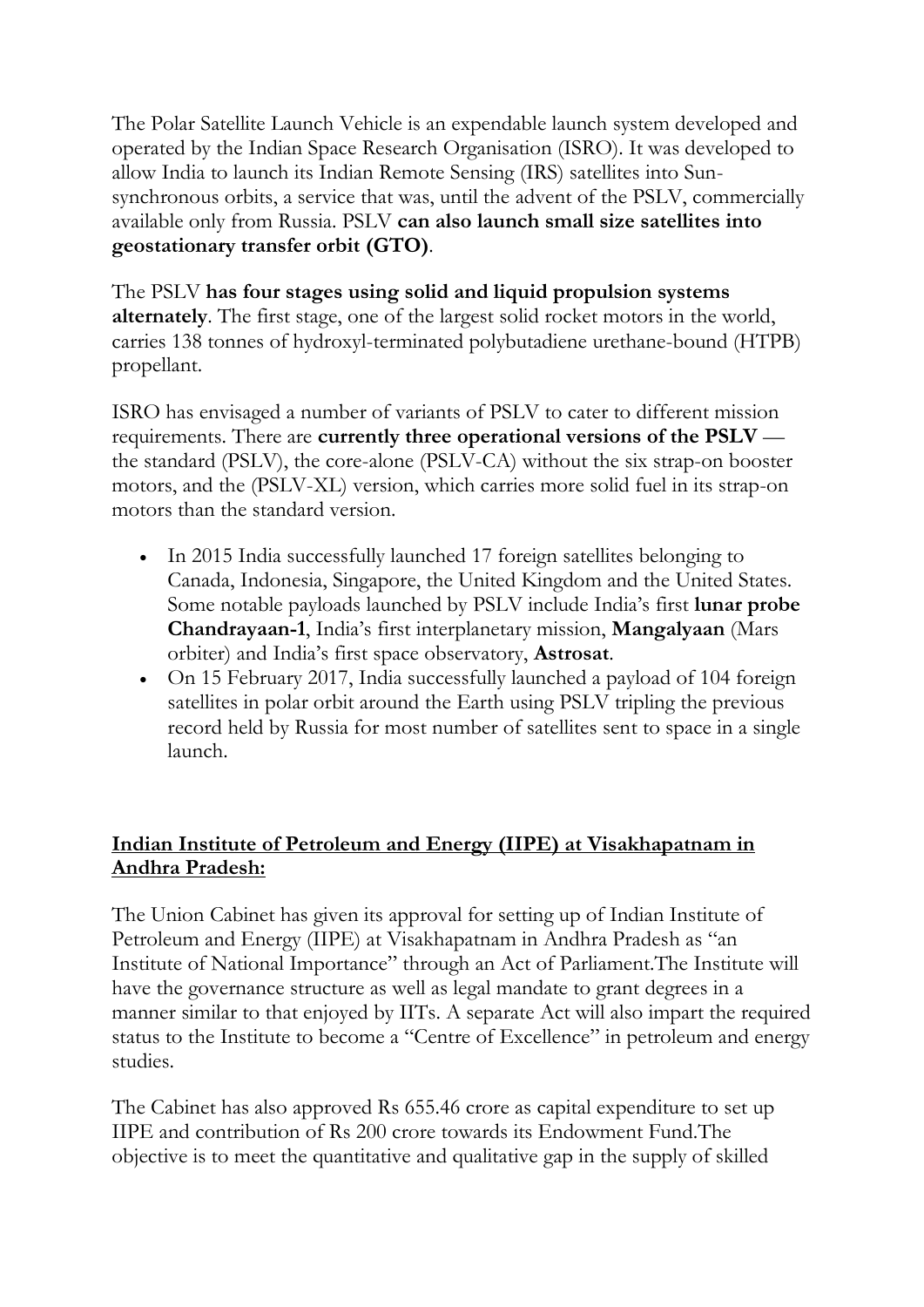manpower for the petroleum sector and to promote research activities needed for the growth of the sector.

#### **Songkran:**

Thai New Year – or Songkran – takes place every year on April 13.The word Songkran comes from a Sanskrit word and literally translates as "astrological passage".

#### **Fun & feast as several communities celebrate new year, harvest festivals:**

The second spell of Hindu new year and harvest festivals falls are being celebrated across the country:

- Bengalis celebrate Poila Boishakh.
- Malayalis celebrate Vishu.
- Tamilians celebrate Puthandu.
- Assamese celebrate Rongali Bihu.
- Punjabis celebrate Baisakhi.
- Odia celebrates Maha Vishuba Sankranti.

#### **Malala receives highest UN honour to promote girls education**

**United Nations Secretary-General** Antonio Guterres has appointed Nobel laureate Malala Yousafzai as a **UN Messenger of Peace** to promote girls education.At 19, Yousafzai is the youngest Messenger of Peace, the highest honor given by the United Nations for an initial period of two years.

United Nations Messengers of Peace are distinguished individuals, carefully selected **from the fields of art, literature, science, entertainment, sports or other fields of public life**, who have agreed to help focus worldwide attention on the work of the United Nations.

These prominent personalities volunteer their time, talent and passion to raise awareness of United Nations efforts to improve the lives of billions of people everywhere.The United Nations Secretary-General appoints Messengers of Peace.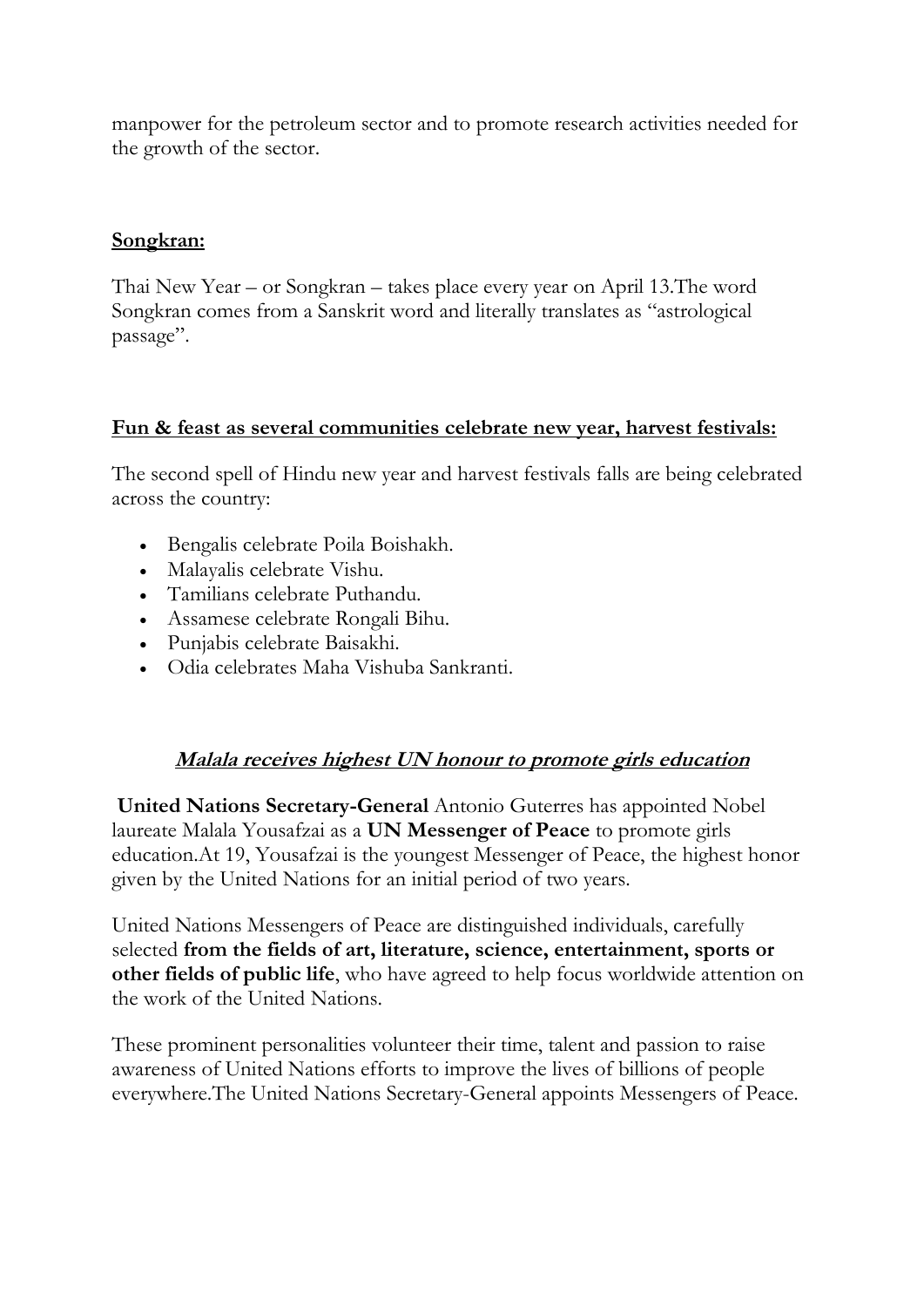## **West Bengal's Haldia port cleanest in India: Ministry:**

The **Haldia port of West Bengal has emerged as the cleanest** in a first-ever ranking of all major Indian ports on sanitation parameters. Vizag port came second.The ranking of all 13 Indian ports was conducted by the **Quality Council of India (QCI)** during the 'Swachhta Pakhwada'. The ranking was based on the efforts made by these ports to address waste generating sources with respect to port operation, office area, township area and the response to incoming ships.

# **URJA MITRA:**

URJA MITRA App, which was launched recently by the Ministry of Power, empowers citizens by **real time information sharing on power supply**.The app is a first of its kind application which provides a central platform, Web-Portal as well as Mobile App, for State Power Distribution utilities to disseminate power outage information to urban/rural power consumers across India through SMS/email/push notifications.

## **Reclamation will cause ecological damage to Vembanad, says panel**

A committee constituted by the Ministry of Environment, Forest and Climate Change, has held the Cochin Port Trust (CPT) responsible for CRZ violations in Vembanad, which was classified as **a Critically Vulnerable Coastal Area in the CRZ 2011 notification**.

It has been alleged that the CPT has reclaimed stretches of Vembanad backwaters and has violated the Coastal Regulation Zone (CRZ) notification.

- The committee is concerned because such reclamation can cause large-scale damages to the site.
- Also, activities in violation of CRZ provisions will definitely affect the ecological health of a very sensitive ecosystem like Vembanad, which is **a declared Ramsar site**, **a Critically Vulnerable Coastal Area**, and **a protected wetland system**.

Vembanad is the **longest lake in India**, and the largest lake in the state of Kerala.Spanning several districts in the state of Kerala, it is **known as Punnamada Lake in Kuttanad, Kochi Lake in Kochi**.

The **Nehru Trophy Boat Race** is conducted in a portion of the lake.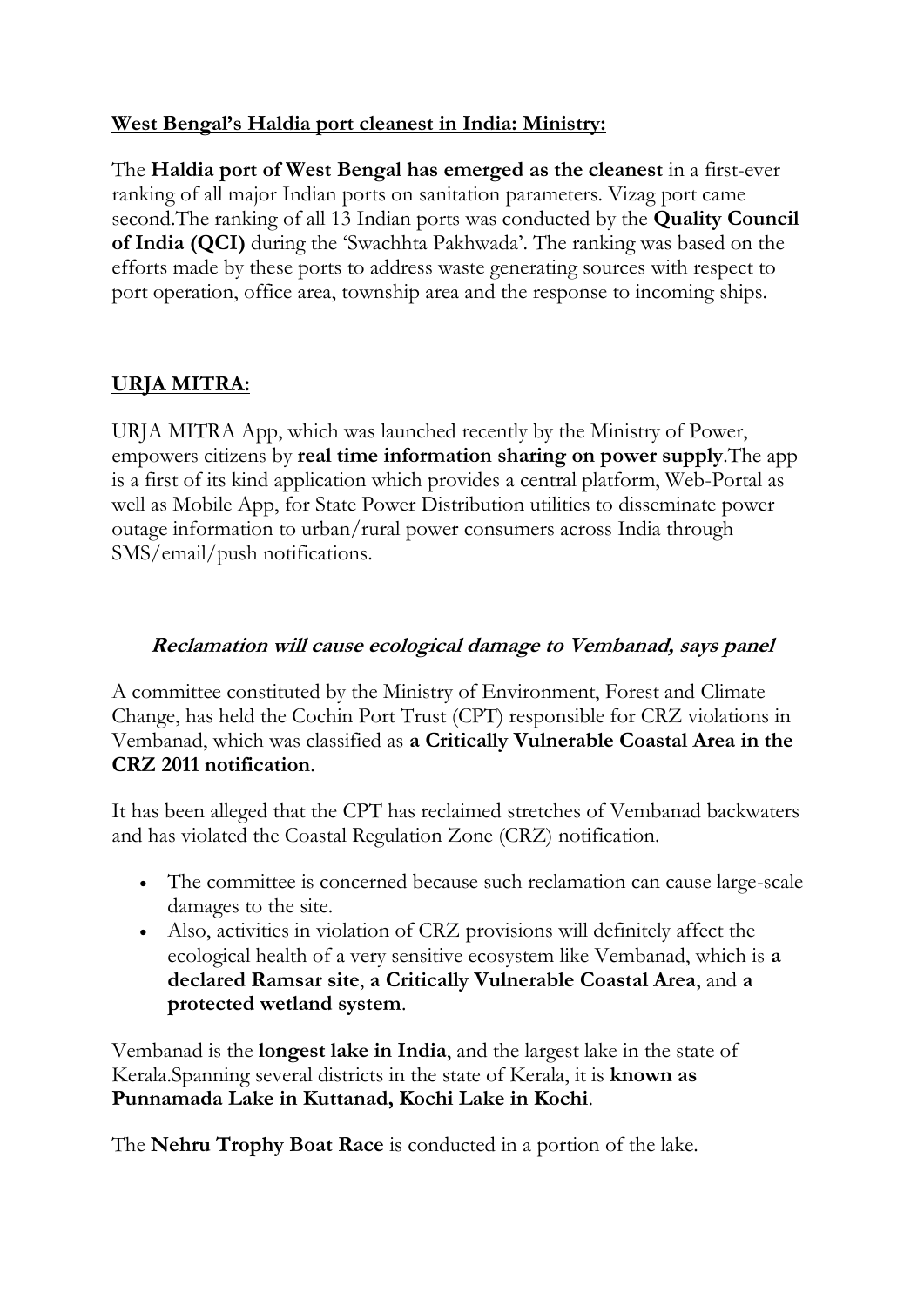Government of India has identified the Vembanad wetland under **National Wetlands Conservation Programme**..

## **Aadhaar must for web-access to Survey of India maps**

**[The Survey of India](http://www.surveyofindia.gov.in/)**, the country's oldest scientific organisation and official maker of maps, has set up a web portal called **Nakshe** that allows 3,000 of its 7,000 maps to be downloaded for free.

To download the maps, one would require to provide their Aadhaar number.The SoI maps —prepared for defence and civilian purposes — are considered a standard reference for the shape, extent and geographic features of the country.

The maps will make it easier for residents of villagers and panchayats to readily access information. Currently, organisations and people who want specific maps need to fill forms and sometimes visit the SoI.

Survey of India, The National Survey and Mapping Organization of the country **under the Department of Science & Technology**, is the oldest scientific department of the GOVT. of INDIA. It was set up in 1767 and has evolved rich traditions over the years.

In its assigned role as the **Nation's principal mapping agency**, Survey of India bears a special responsibility to ensure that the country's domain is explored and mapped suitably to provide base maps for expeditious and integrated development and ensure that all resources contribute their full measure to the progress, prosperity and security of our country now and for generations to come.The Survey of India acts as **adviser to the Government of India on all survey matters, viz Geodesy, Photogrammetry, Mapping and Map Reproduction**.

# **Indo – Mongolian Joint Exercise : Nomadic Elephant**

**Twelfth iteration of Indo – Mongolian Joint Military Exercise Nomadic Elephant** at Vairengte in Mizoram.

Nomadic Elephant is **aimed at training the troops in Counter Insurgency & Counter Terrorism Operations under the United Nations mandate**.The joint training will also lay emphasis on conducting operations by a joint subunit, comprising of troops from both the armies, in adverse operational conditions aimed at enhancing the interoperability between the two armies.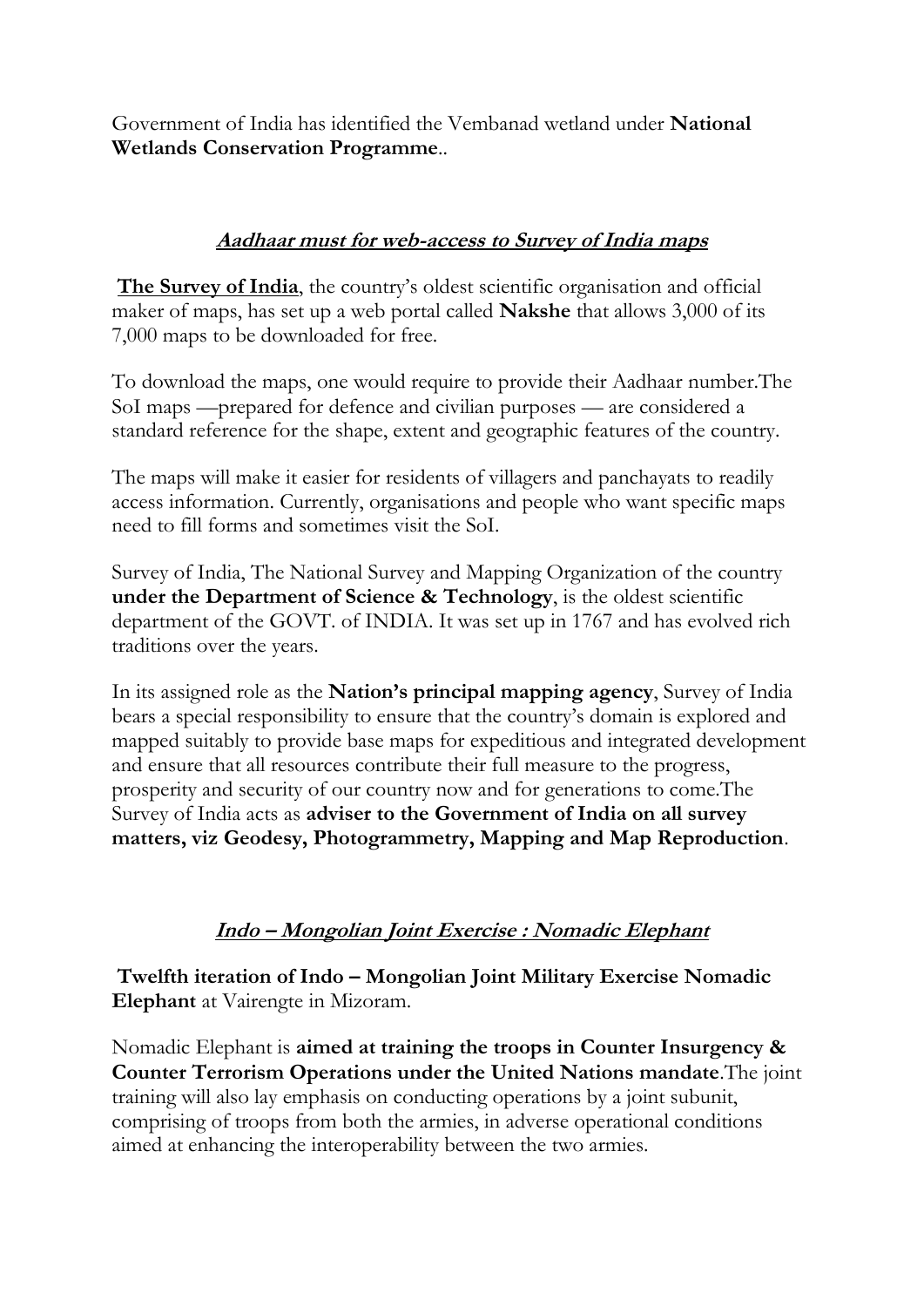Mongolia is a **landlocked unitary sovereign state in East Asia**.It is sandwiched between **China to the south and Russia to the north**.It is also the world's second-largest landlocked country behind Kazakhstan and the **largest landlocked country that does not border a closed sea**.

## **Bharat ke Veer**

It is **a web portal and mobile application** launched recently on the occasion of Valour Day of Central Reserve Police Force (CRPF).

The portal is an IT based platform, with **an objective to enable willing donors to contribute towards the family of a braveheart who sacrificed his/her life in line of duty**.

This website is **technically supported by National Informatics Centre (NIC)** and powered by State Bank of India.

This domain allows anyone to financially support the bravehearts of his choice or towards the "Bharat Ke Veer" corpus. The amount so donated will be credited to the account of 'Next of Kin' of those Central Armed Police Force/Central Para Military Force soldiers.

To ensure maximum coverage, a cap of 15 lakh rupees is imposed and the donors would be alerted if the amount exceeds, so that they can choose to divert part of the donation to another braveheart account or to the "Bharat Ke Veer" corpus.

"Bharat Ke Veer" corpus would be managed by a committee made up of eminent persons of repute and senior Government officials, who would decide to disburse the fund equitably to the braveheart's family on need basis.

The Valour Day is celebrated in remembrance of an act of unparalleled bravery displayed by a small contingent of CRPF personnel, pitted against a full-fledged infantry brigade of Pakistani Army, trying to overrun their post, at Sardar Post, Rann of Kutch, Gujarat on April 09, 1965. They not only defeated the Pakistani brigade but also killed 34 Pakistani soldiers and captured 4 of them alive. The CRPF successfully defended the post till the arrival of reinforcements. The saga of valour of Sardar Post is a rich source of inspiration to the officers and men of CRPF and befittingly 9th April is observed as the "Valour Day".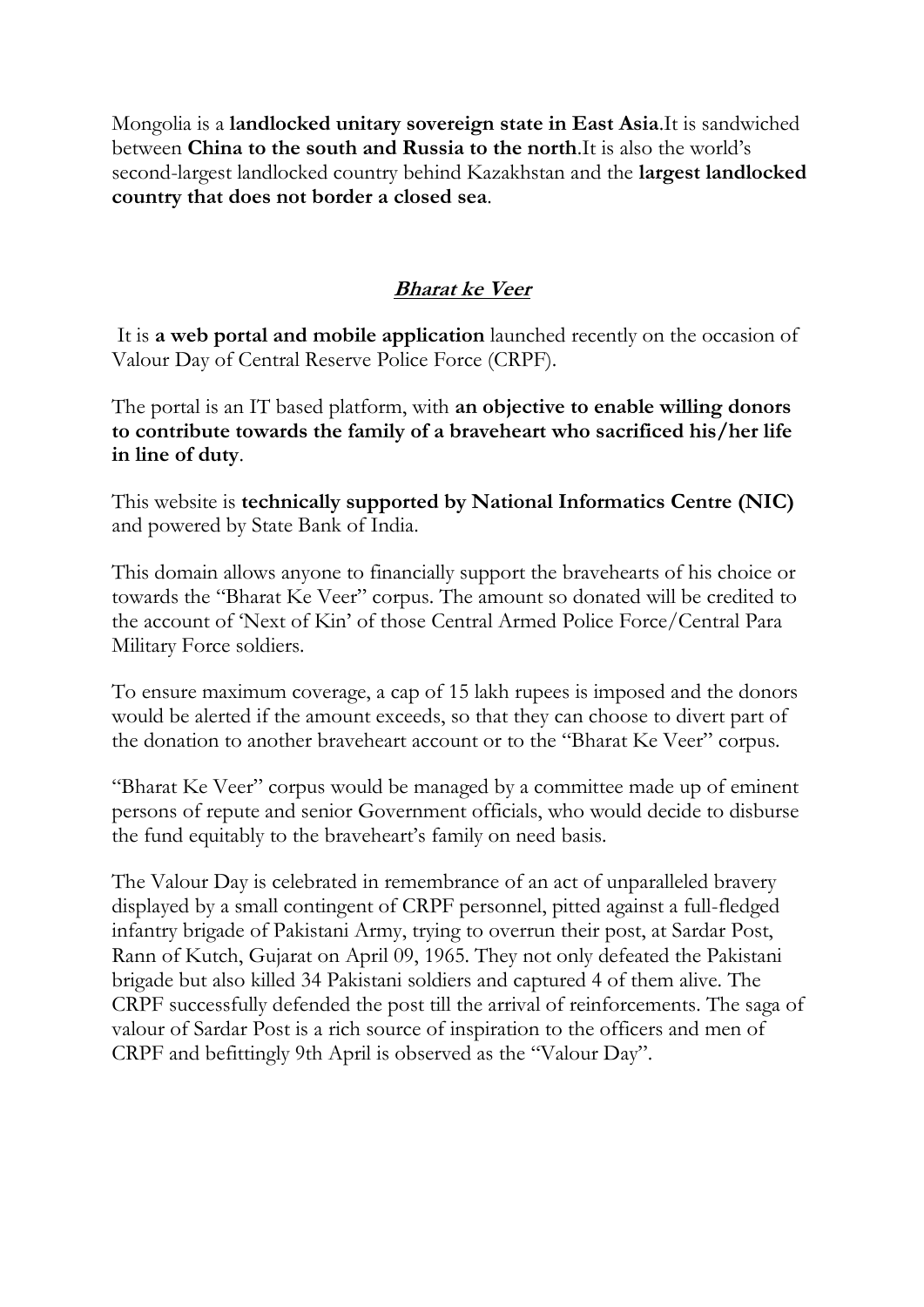# **Swachagraha-Bapu Ko Karyanjali' exhibition**

To mark the **100-year anniversary of Satyagrah movement**, led by Mahatma Gandhi, an exhibition **"swachagraha" Bapu Ko Karyanjali"** – A Mission, An Exhibition, at the National Archives of India, was recently inaugurated.

The exhibition aims to sensitise future generations to fulfill Gandhi's dream of Swachh Bharat, "where society's reflection would be as clean as the thought within, of every citizen of India.The 'digital' and 'experimental' exhibition hopes to from a link between the essential principle of Satyagrah 'Jeevan-Chakra' evolved with the 'Swacchagraha movement'.

The exhibition succinctly depicts the events that unfolded in Champaran on April 10, 1917, when Gandhi started the Satyagrah movement, to fight for the rights of Indigo plantation farmers living in the region.

# **Tu-142M:**

Navy's flagship anti-submarine aircraft Tu-142M will be turned into a museum.The aircraft will be given to the Andhra Pradesh government to be converted into a museum and kept on the Beach Road close to the Submarine Kursura in Visakhaptnam.

#### **World Homeopathy Day:**

World Homoeopathy Day is being observed on 10 April 2017.It commemorates the 262nd birth anniversary of the founder of Homoeopathy, Dr. Christian Friedrich Samuel Hahnemann, a German physician.

# **First NIMCARE World Health Day Summit 2017**

#### The **first NIMCARE World Health Day Summit 2017 was recently held in New Delhi**.

The slogan of the first NIMCARE World Health Day Summit is, '**Unite for a Healthy Mind**'.The summit will focus on the importance of talking about depression as a vital component of recovery.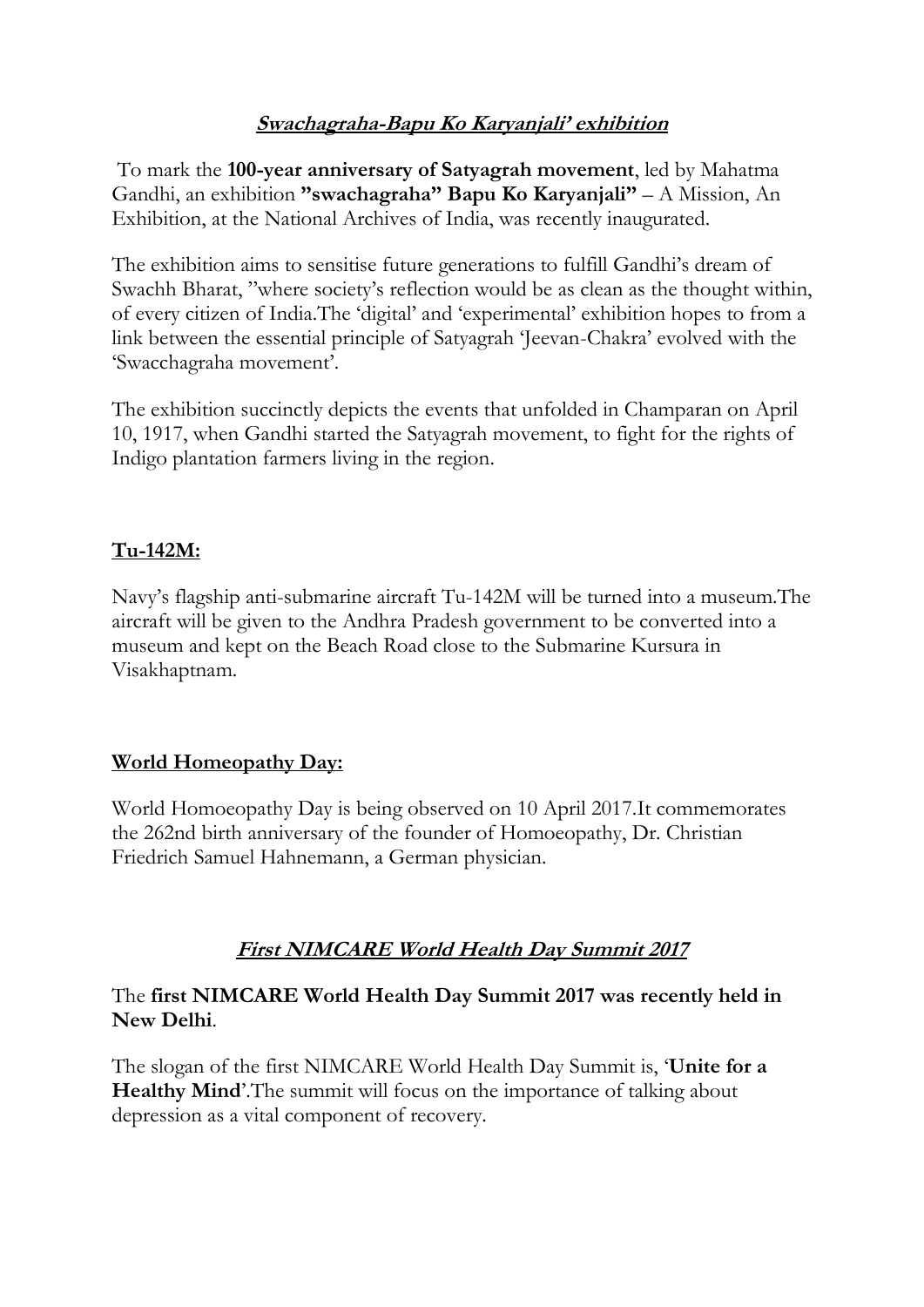Out of all the mental health disorders, depression is the most common. Depression affects people of all ages from all walks of life and in all countries. As per the National Mental Health Survey 2015-16 conducted by NIMHANS, **5.2% of the Indian adult population suffers from depression in some form or the other**. The problem of depression often gets ignored due to lack of understanding on the part of family members. The social stigma attached to a mental disorder, even if it is easily treatable, is also a major problem in India.

**NIM CARE** is a non-profit organisation founded in the year 2009, a registered Charitable Trust under the Government of Tamil Nadu.

#### **Sarin gas**

The United States believes the Syrian government employed a **sarin-like nerve agent** in recent deadly attack in the country's northwest.

The name sarin comes from the chemists who discovered it by chance: Schrader, Ambros, Ruediger et Van der Linde.

Originally conceived as a pesticide, sarin was used by Iraqi dictator Saddam Hussein's regime to gas thousands of Kurds in the northern town of Halabja in 1988.

Inhaled or absorbed through the skin, the gas kills by crippling the respiratory center of the central nervous system and paralysing the muscles around the lungs.

The combination results in death by suffocation, and sarin can contaminate food or water supplies, according to the US Centers for Disease Control and Prevention (CDC).

Symptoms of exposure to the agent include nausea and violent headaches, blurred vision, drooling, muscle convulsions, respiratory arrest and loss of consciousness.

Sarin is 26 times more deadly than cyanide gas. Even when it does not kill, sarin's effects can cause permanent harm —damaging a victim's lungs, eyes and central nervous system.

**Heavier than air**, the gas can linger in an area for up to six hours, depending on weather conditions.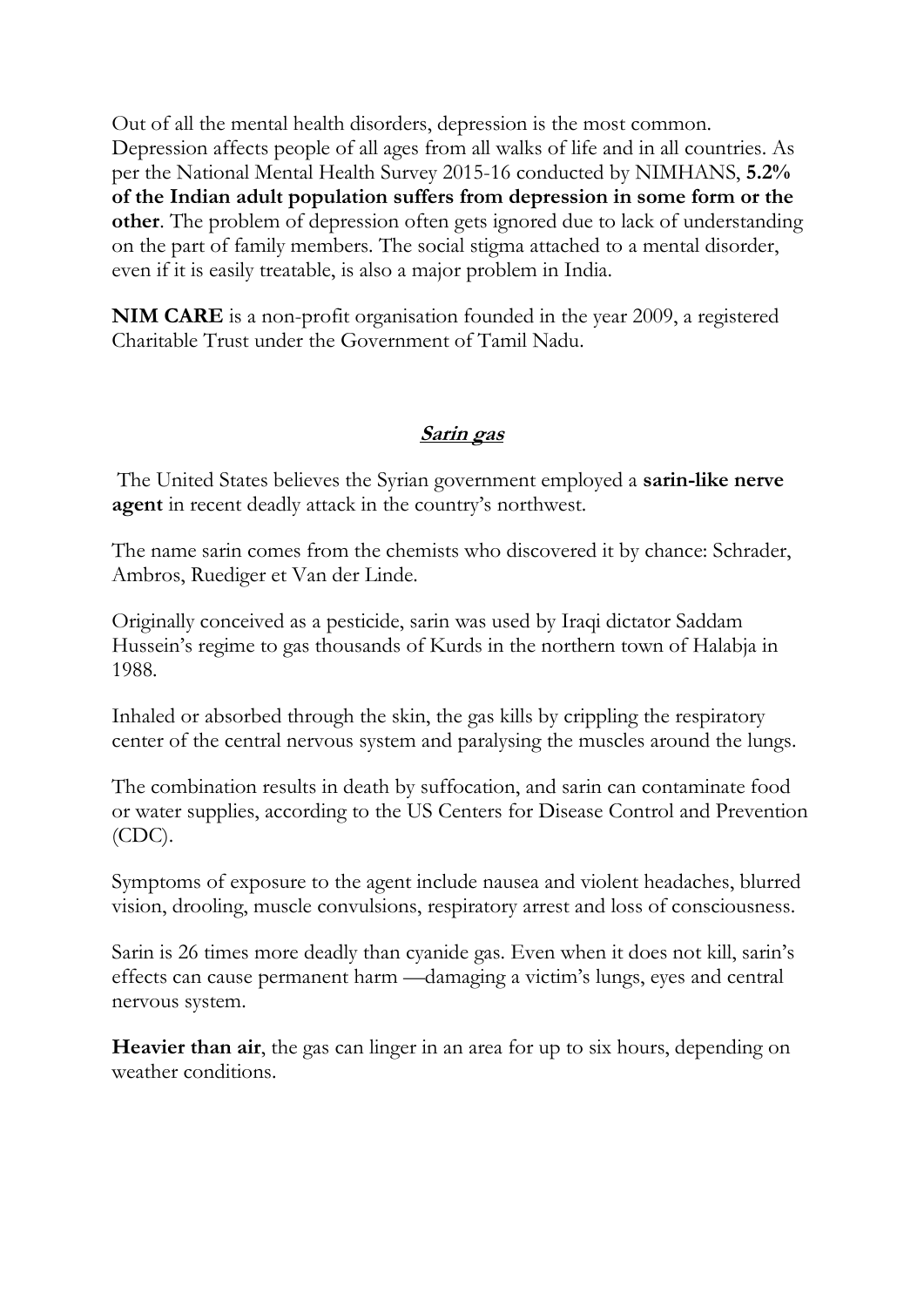## QUESTIONS

1. The recent increase in the Minimum Support Price of Jute will benefit the Jute industry which supports the livelhihood of around 40 lakh farm families. These farm families are mainly concentrated in the states of

- a) Madhya Pradesh, Uttar Pradesh and Bihar
- b) Chattisgarh, Madhya Pradesh and Uttar Pradesh
- c) West Bengal, Odisha and Chattisgarh
- d) Assam, West Bengal and Bihar

Solution: d.

2. Several Memorandum of Understandings (MoUs) were entered into by India and Bangladesh recently. Which one of the following is NOT one of them?

a) Defence Cooperation Framework

- b) Peaceful uses of Outer Space
- c) Sharing of Teesta Waters
- d) Peaceful uses of Nuclear Energy

Solution: c.

3. Which Indian state became the first to establish a cashless system for distribution of food grains through its Public Distribution System?

a) Gujarat

b) Maharashtra

c) Kerala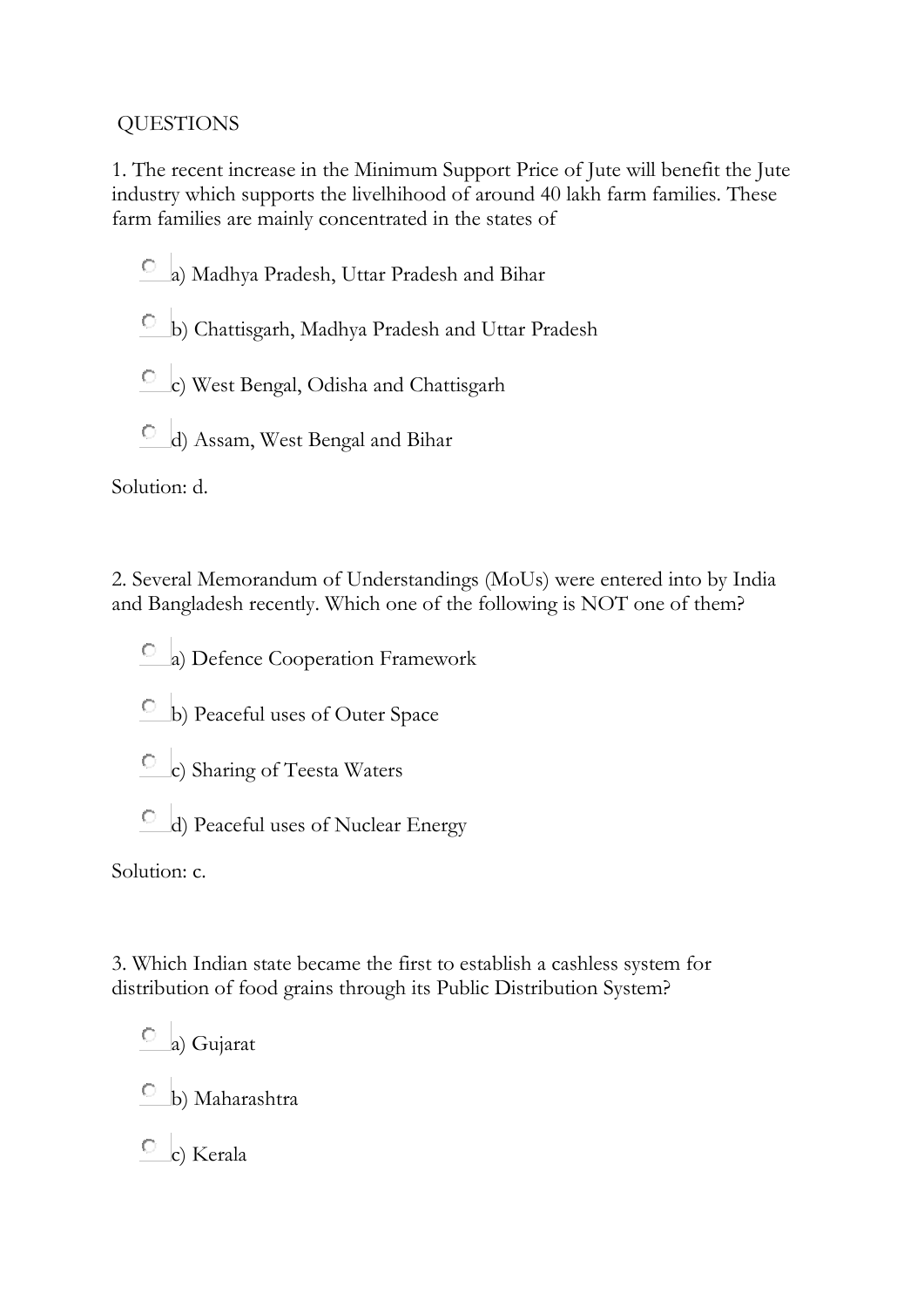d) Madhya Pradesh

Solution: a.

4. India's first ever training centre dedicated for Para Athletes is set to come up in which one of the following states?

a) Gujarat b) Manipur c) Kerala d) Odisha

Solution: a.

5. India Rankings 2017 as compiled under the National Institutional Ranking Framework is based upon certain parameters. The least weightage is assigned to which one of the following parameters?

a) Teaching, Learning and Resources

b) Outreach and Inclusivity

- c) Graduation Outcomes
- $\bigcirc$ d) Research and Professional Practice

Solution: b.

6. Which one of the following tiger reserves became the first in India to officially introduce a mascot – 'Bhoorsingh the Barasingha'?

a) Keoladeo